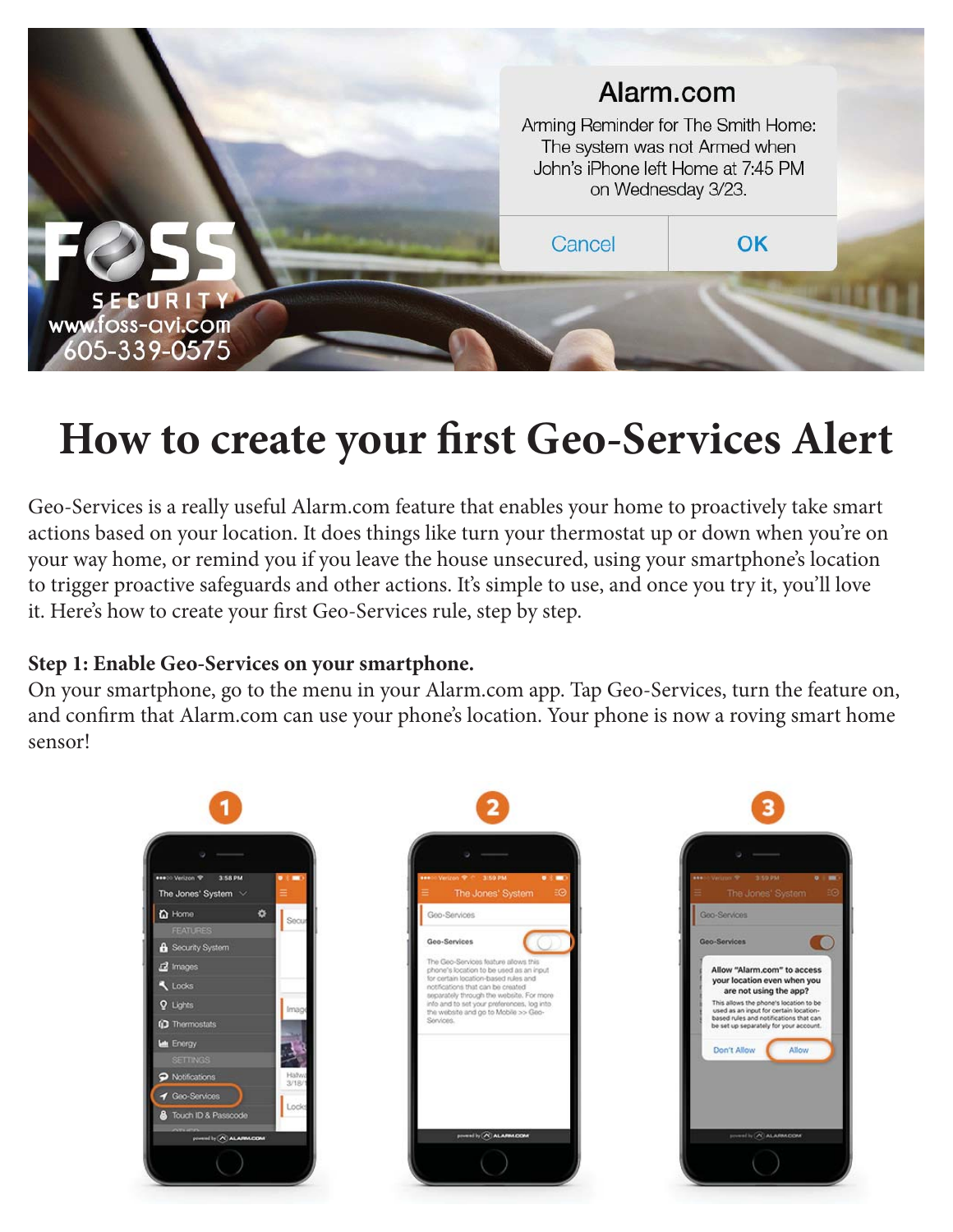#### **Step 2: Create your Geo-Fence**

Log into Alarm.com on your desktop or laptop. Click the 'Mobile' tab and you'll see the Geo-Services screen.

The orange circle on the map is a geo-fence. Think of it as a geographical on-off switch. When your smartphone crosses the geo-fence, the switch is flipped.

To create your first geo-fence, click the 'Home' link on the right.

| Image Sensor<br><b>Q</b> Security                                                                                                                        | Mobile 1 Pofile<br><b>History</b><br>$\Omega$ emPower $\Omega$ Notifications                                                                                                               |
|----------------------------------------------------------------------------------------------------------------------------------------------------------|--------------------------------------------------------------------------------------------------------------------------------------------------------------------------------------------|
| <b>Geo-Services</b><br><b>Dost Device</b>                                                                                                                |                                                                                                                                                                                            |
| Geo-Services                                                                                                                                             | 3<br>m.<br>This feature lets you create location-based alerts and rules based on the location of one or more phones, or "Geo-Devices."                                                     |
| 190)<br>Bethesda<br>$\frac{1}{2}$ Hun<br>Bannockburn<br>ark:<br>Bradley<br>Estates<br>Hills:<br>ock<br>Cabin<br>Woodburn<br>John<br>Glen<br>High<br>Echo | Kimarock<br>Forest<br>Geo-Fences<br>Takoma<br>Shepherd<br>Martins.<br>Park<br>Park<br>Home<br>Additions<br>Chevy Chase<br><b>Rock Creek</b><br>Add a Fence<br>Village<br>Park.<br>Lamond   |
| Point<br><b>Little</b><br>Parkview<br>Falls Park<br>Glen Echo<br>Hills<br>Height<br>Broyhill-<br>tangley<br>Estates<br>Clearview                         | <b>Riggs</b><br>Brightwood<br>Queens<br>Geo-Devices<br>'Chapel<br>Rock<br>American<br>Chris's iPhone<br>Forest<br>Fort<br>Creol<br><b>University</b><br>Totten<br><b>Hills</b><br>Petworth |
| Manor<br>McLean<br><b>Palisades</b><br>ile.                                                                                                              | Set up Geo-Features<br>Crestwood<br>Arming Reminders<br>Cathedral<br><b>Heights</b><br>Lock Reminders                                                                                      |
| Chesterbrook<br>insville<br>Woods<br>Foxhall<br><b>lights</b><br>Old Glebe<br>El Nido<br>Crescent<br>Franklin                                            | Lanier<br>Edgewood<br>Sensor Reminders<br>Heights<br>Thermostat Override<br>Cardozo/Shaw 1<br><b>Burleit</b><br>Truxton<br>Dupont<br>Hillendale<br>Light Automation Rules                  |
| Park<br>Donaldson Run<br>tstbampton<br><b>(267)</b> Churchill<br>Old Dominion<br>Maywood<br>Elizion                                                      | Circle<br>Circle<br>Georgetown<br>[20]<br>George<br>Car<br>Washington Downtown<br>Rasslyn<br>University                                                                                    |

Now, enter your home address.

| <b>Geo-Services</b><br>Lost Device                                                                                                                         |
|------------------------------------------------------------------------------------------------------------------------------------------------------------|
| Geo-Services                                                                                                                                               |
| This feature lets you create location-based alerts and rules based on the location of one or more phones, or "Geo-Devices."                                |
| Forest<br><b><i>VELILIATS</i></b><br>(i)<br>Kilmarook<br>Bethesda<br>Ō<br><b>Edit 'Home'</b><br>ck Run                                                     |
| annockburn.<br>Shepherd<br>Takoma<br><b>SER</b><br>Bradley<br>Martins:<br>Park<br>Park<br>Estates<br>Hills<br>Additions<br>rock<br>Move fence location to: |
| Cabin<br>John<br>Woodburn<br>Chew Chase Rock Creek<br>8281 Greensboro Drive<br>Glen<br>Village                                                             |
| High<br>Point<br>Lamond<br>Echo<br><b>Riggs</b><br>Parkview.                                                                                               |
| Brightwood<br>Glen Echo<br>Falls Park<br>Queens<br>Chapel<br><b>Hills</b><br>Height                                                                        |
| Rock<br>Broyhill<br>Langley<br>Estates<br>American<br>Forest<br>Fence Name:<br>Fort<br>Creek<br>University<br>Petworth Totten                              |

The geo-fence will relocate to form a circle around your home. You can adjust its size using the tabs on the fence. If you prefer, you can specify a radius for the fence, starting as small as one mile around your home.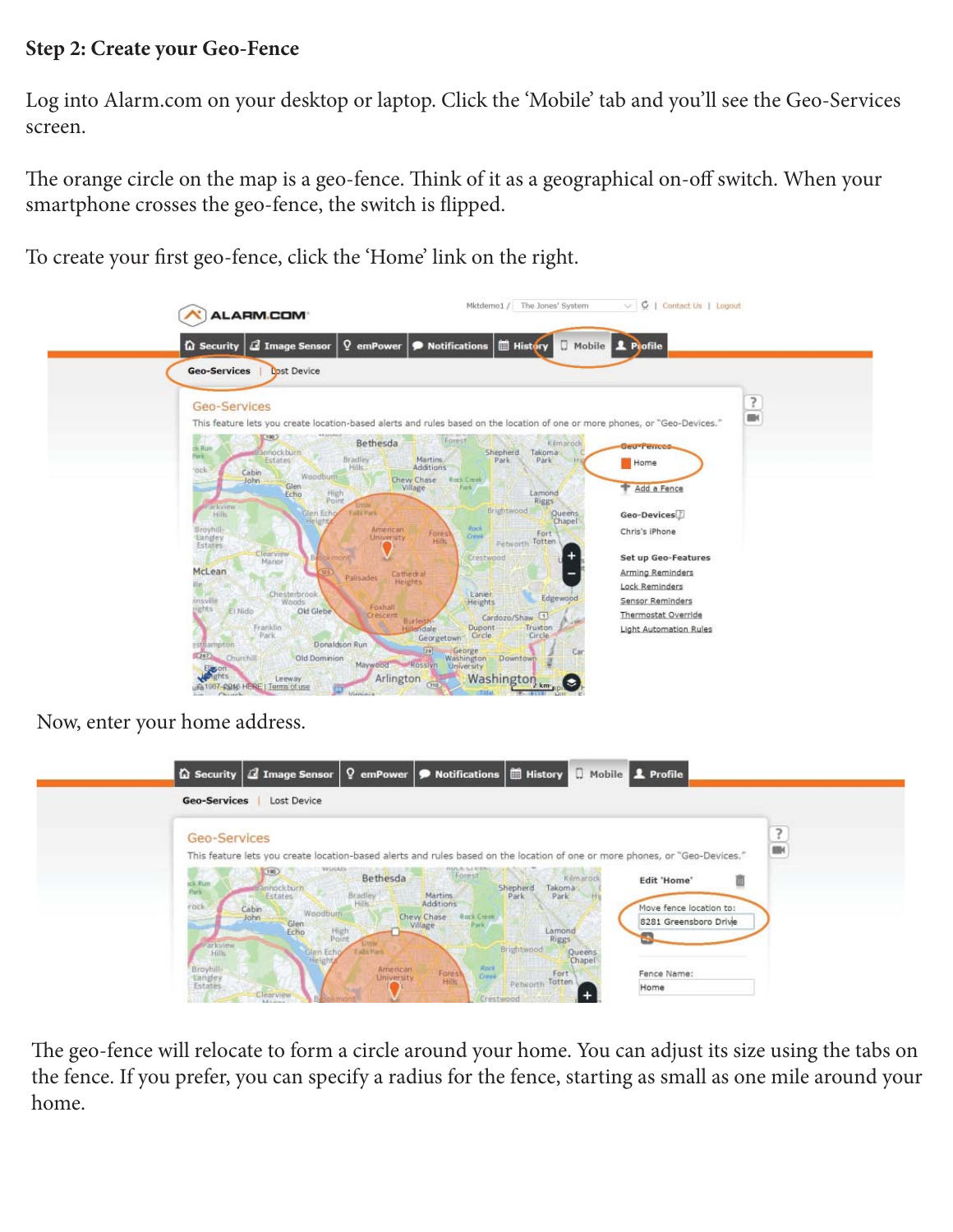| 'Home' has been successfully relocated to the best match for '8281 Greensboro Drive, Tysons, VA'.                           |                                     |                           | $\frac{?}{ }$ |
|-----------------------------------------------------------------------------------------------------------------------------|-------------------------------------|---------------------------|---------------|
| <b>Geo-Services</b>                                                                                                         |                                     |                           |               |
| This feature lets you create location-based alerts and rules based on the location of one or more phones, or "Geo-Devices." |                                     |                           |               |
| Difficult Run Peacock                                                                                                       | Labin<br>John<br>Woo                |                           |               |
| <b>Strutam Valley</b><br>Colvin Run<br>Park                                                                                 | Glen:                               | 面<br><b>Edit 'Home'</b>   |               |
| Mill Park<br>Lake                                                                                                           | Echo                                |                           |               |
| Fairfax (874)<br>Park                                                                                                       | Parkview<br>Swinks<br>Glen<br>Hills | Move fence location to:   |               |
| Leester<br>Browns                                                                                                           | 14e<br>Broyhill-                    | 8281 Greensboro Drive, Ty |               |
| pulles Toll Rd                                                                                                              | tiangley                            | $\Rightarrow$             |               |
|                                                                                                                             | Estates<br>Clearview                |                           |               |
| McLean<br>Wolf<br>Trap<br>Harriet                                                                                           | Manor                               |                           |               |
| Hunter-<br>Fou                                                                                                              | McLean                              | Fence Name:               |               |
| <b>Clarks</b><br>Corner<br>Crossing                                                                                         | <i><b>Ville</b></i><br>Cheste<br>r. | Home                      |               |
| (122)<br><b>Traons</b><br>Tysons:<br>Green<br>$p_{2Fk}$<br>Difficult Run                                                    | msville                             |                           |               |
| <b>Streem Valley</b><br>$\bigcirc$<br>ė                                                                                     | Eights<br>El Nido                   | Radius:                   |               |
| Park                                                                                                                        | Franklin<br>Pirm                    | 2.0                       |               |
| Madrillon<br>Farms                                                                                                          | Park<br>Westmanspton                | mi                        |               |

Click 'Save' and your geo-fence is ready to go.

You can set up several different geo-fences for different rules and devices. For example, some Alarm. com users create geo-fences around their workplaces to give their smart thermostats time to get the house comfortable before they arrive home.

# **Step 3: Set up your first Geo-Services alert**

Choose the type of alert or rule you'd like to create from the menu on the right. We're going to create a simple Arming Reminder: a smartphone alert that lets you know if you leave home without arming your security system.



You'll find yourself in the Notifications tab, where the first step is to name your reminder. We're calling ours 'Forgot to Arm System.'